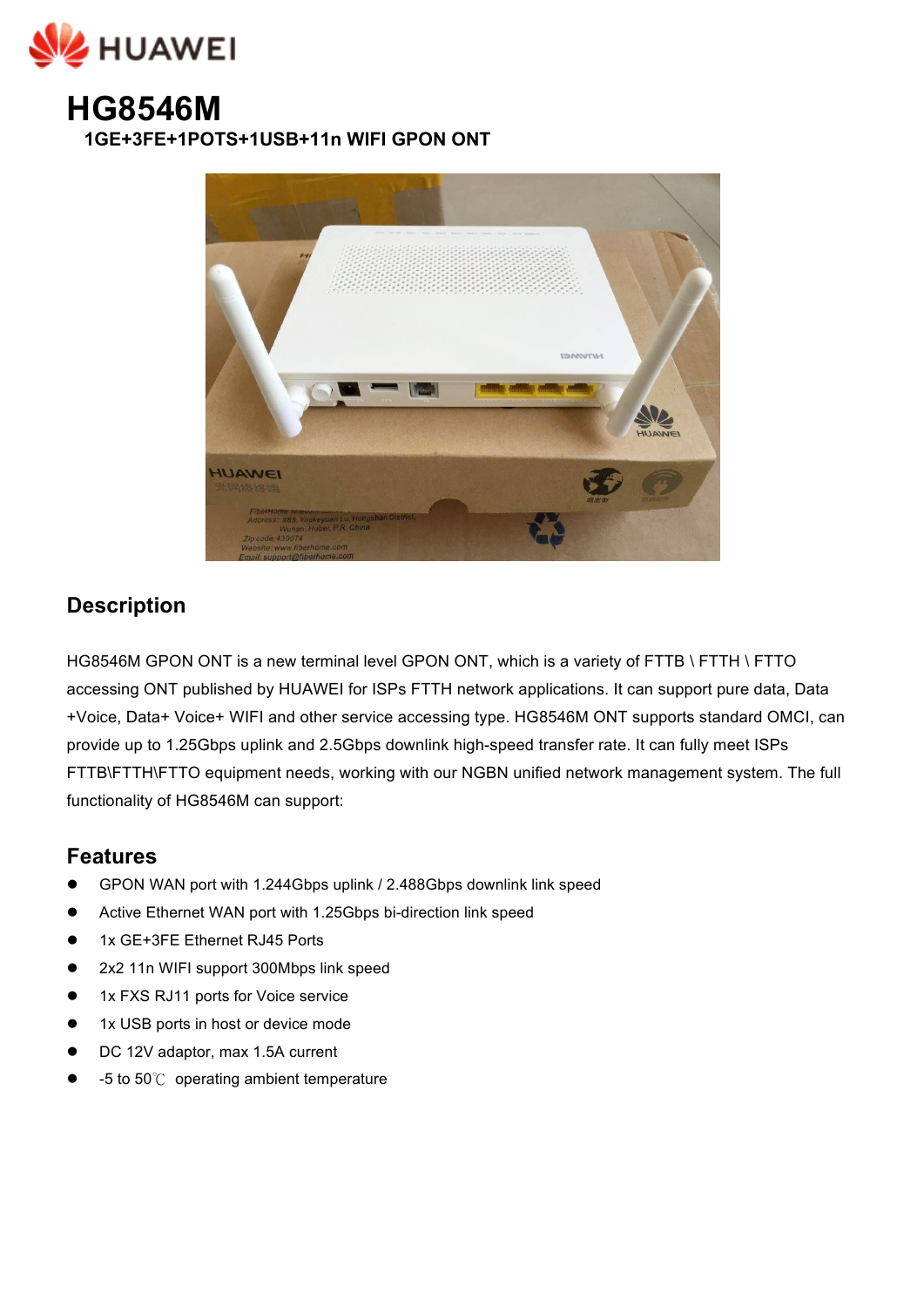

## **Specifications**

| Attributes                               | <b>HG8245M</b>                                                                                                                                |                                                                                                                                                        |  |
|------------------------------------------|-----------------------------------------------------------------------------------------------------------------------------------------------|--------------------------------------------------------------------------------------------------------------------------------------------------------|--|
| Power supply                             | 12V, 1.5A                                                                                                                                     |                                                                                                                                                        |  |
| Power<br>consumption<br>(full loaded)    | $≤15W$                                                                                                                                        |                                                                                                                                                        |  |
| Outline<br>dimensions<br>$(mm)(W^*D^*H)$ | 240*160*35mm                                                                                                                                  |                                                                                                                                                        |  |
| Weight (in<br>maximum<br>configuration)  | ≤0.5 $kg$                                                                                                                                     |                                                                                                                                                        |  |
| Environmental<br>requirements            | Working temperature: 0°C~50°C<br>Storage temperature : -40°C~70°C<br>Working humidity: 5%~90%<br>Storage temperature: 5%~95%<br>no condensing |                                                                                                                                                        |  |
| Ethernet                                 | Standard                                                                                                                                      | IEEE802.3<br>IEEE802.3au<br>IEEE802.3x                                                                                                                 |  |
|                                          | Interface                                                                                                                                     | 1x 10/100/1000BASE-T+310/100Base-T RJ45<br>Auto negotiation<br>Auto MDI/MDIX                                                                           |  |
|                                          | Speed                                                                                                                                         | Downlink: 2.488Gbps<br>Uplink: 1.244Gbps                                                                                                               |  |
|                                          | Connector                                                                                                                                     | SC/APC, pigtail                                                                                                                                        |  |
|                                          | Standard                                                                                                                                      | ITU-T G.984.2, Class B+                                                                                                                                |  |
| <b>GPON</b>                              | Power level                                                                                                                                   | Downlink<br>- Wavelength: 1490nm<br>- Sensitivity: - 28dBm<br>- Saturation: - 8dBm<br>Uplink<br>- Wavelength: 1310nm<br>$-$ TX power: $0.5 \sim 5$ dBm |  |
|                                          | Fiber                                                                                                                                         | G.652 Single Mode Fiber                                                                                                                                |  |